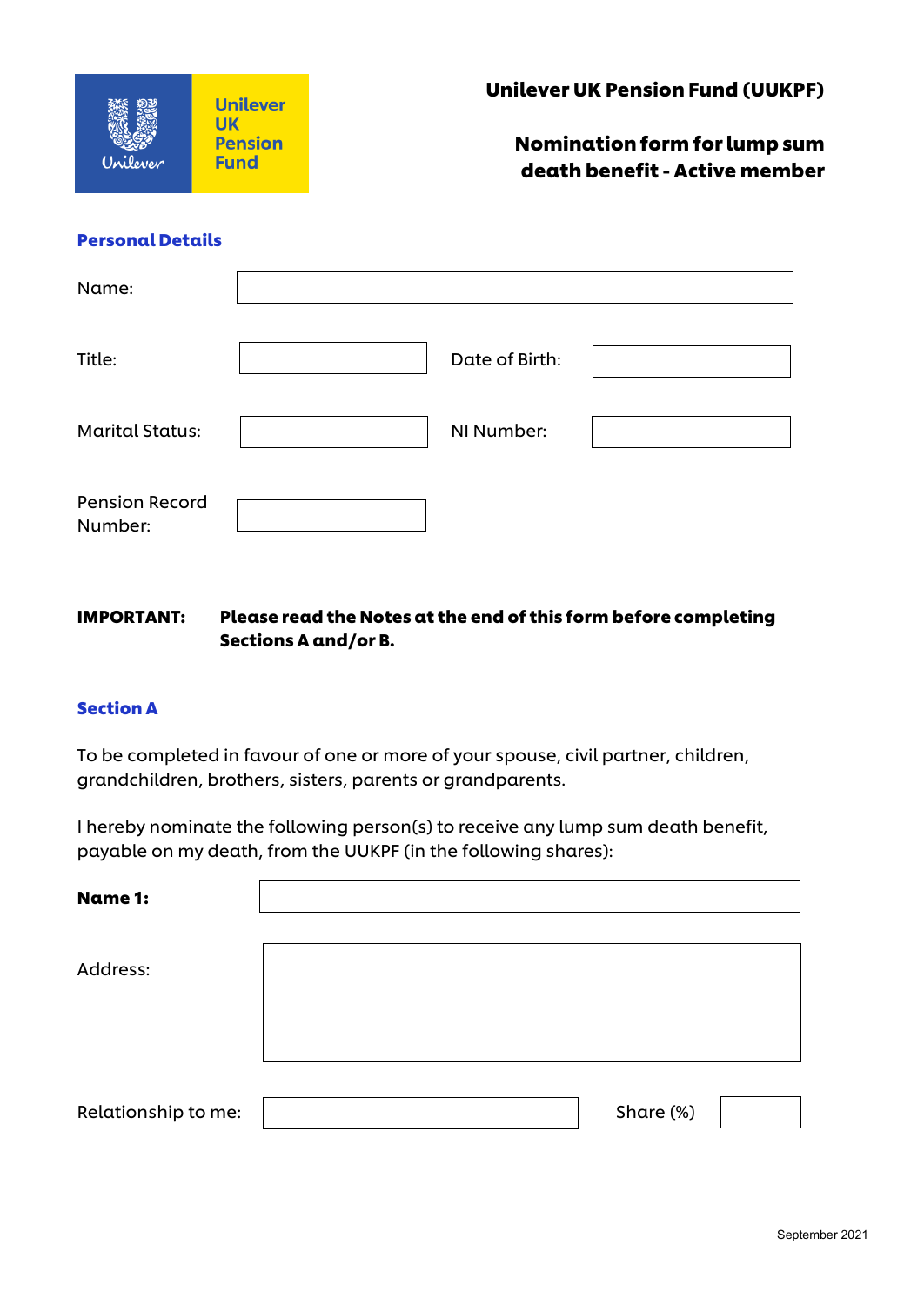| <b>Name 2:</b>      |           |  |
|---------------------|-----------|--|
| Address:            |           |  |
|                     |           |  |
| Relationship to me: | Share (%) |  |
| <b>Name 3:</b>      |           |  |
| Address:            |           |  |
|                     |           |  |
| Relationship to me: | Share (%) |  |

#### Please continue on a separate sheet of paper if necessary.

## Section B

To be completed in favour of any person, whether related to or dependent on you or not, or any body, whether incorporated or not.

I hereby express my wish that the Trustees of the UUKPF, in the exercise of their discretion, under the rules of the UUKPF, as to payment of any lump sum death benefit becoming payable on my death, shall consider the following person(s) as possible recipient(s):

| <b>Name 1:</b>      |           |  |
|---------------------|-----------|--|
|                     |           |  |
| Address:            |           |  |
|                     |           |  |
|                     |           |  |
|                     |           |  |
| Relationship to me: | Share (%) |  |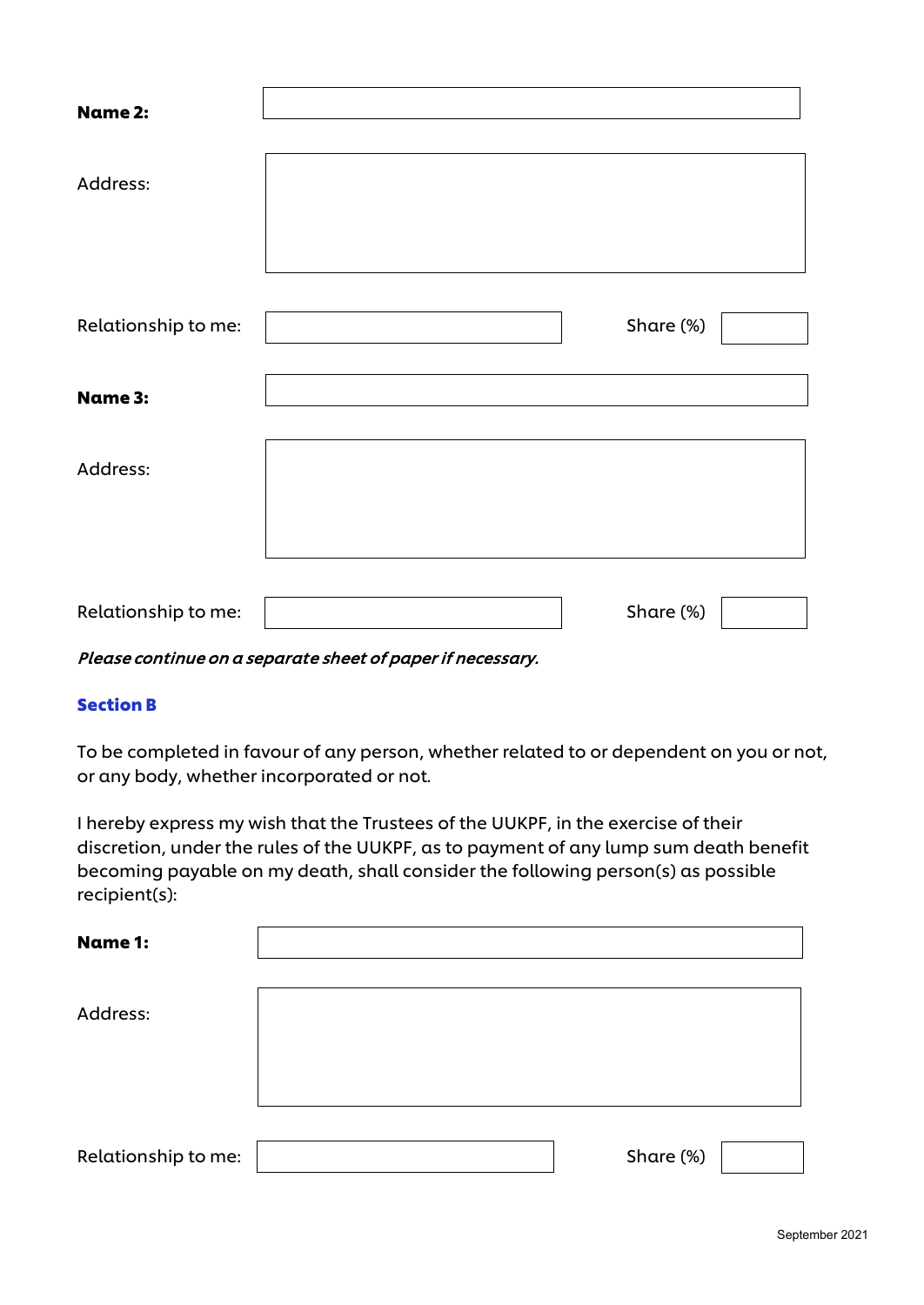| <b>Name 2:</b>            |                                                            |           |  |
|---------------------------|------------------------------------------------------------|-----------|--|
| Address:                  |                                                            |           |  |
| Relationship to me:       |                                                            | Share (%) |  |
| <b>Name 3:</b>            |                                                            |           |  |
| Address:                  |                                                            |           |  |
| Relationship to me:       |                                                            | Share (%) |  |
|                           | Please continue on a separate sheet of paper if necessary. |           |  |
| <b>Signature and Date</b> |                                                            |           |  |

| Signature: | Date: |  |
|------------|-------|--|

# Once completed, please return this form to the Unilever Pensions Team – see details below

## For More Information

If you have any queries or require any further information about this form, please call the Unilever Pensions Team on 0800 028 0051 (or +44 (0) 1473 622 307 from overseas) between 8am and 6pm, Monday to Friday (UK time).

If you would like to write to the Unilever Pensions Team, the address is:

Unilever Pensions Team Capita P O Box 420 Darlington DL1 9WU

Email: [unileverpensionsteam@capita.co.uk](mailto:unileverpensionsteam@capita.co.uk)